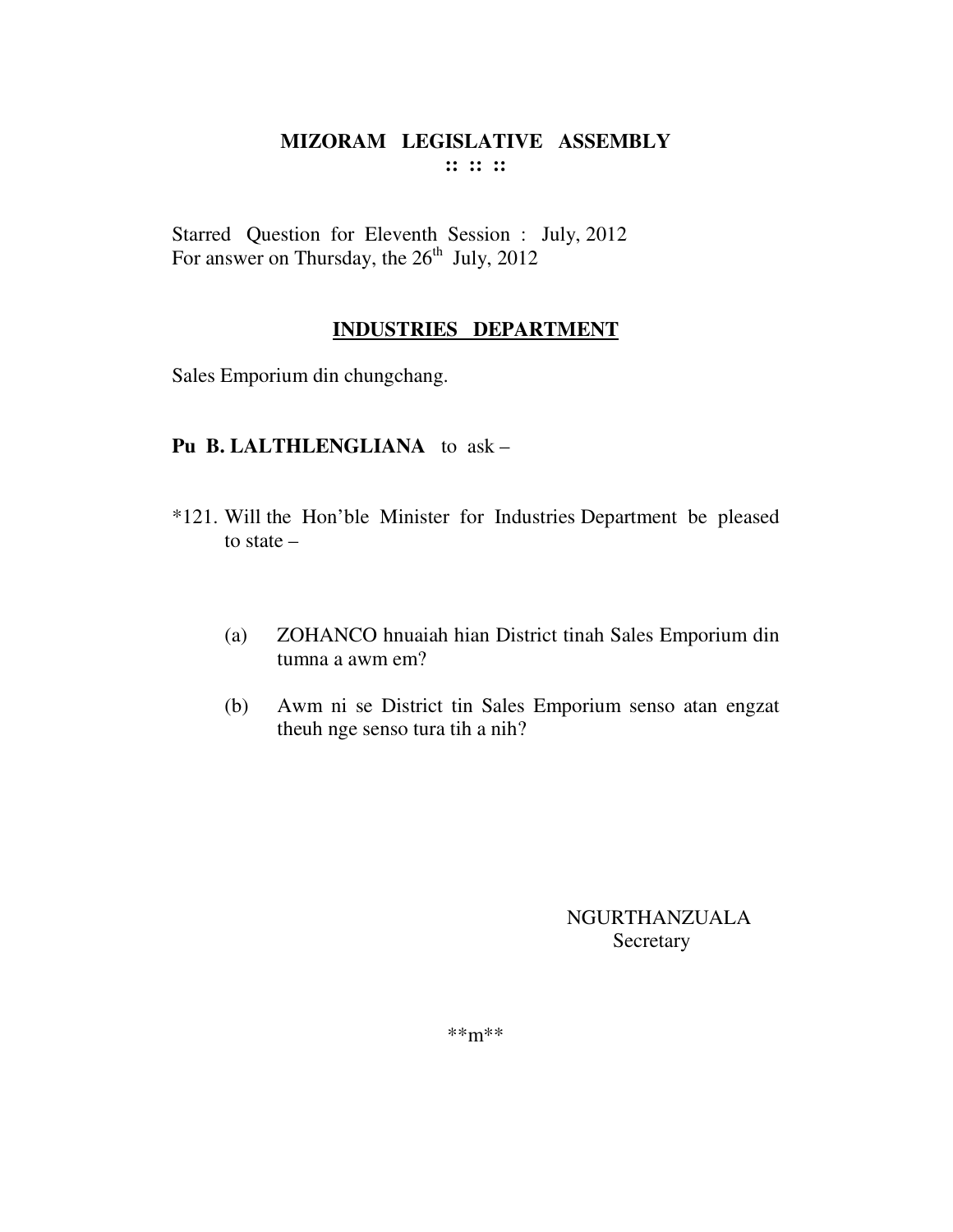$: : :$ 

Starred Question for Eleventh Session : July, 2012 For answer on Thursday, the  $26<sup>th</sup>$  July, 2012

# PUBLIC WORKS DEPARTMENT

Chhingchhip - Hualtu etc. kawng chungchang.

Pu K. LIANZUALA to ask -

\*122. Will the Hon'ble Minister for Public Works Department be pleased to state -

Chhingchhip to Hualtu, Hmuntha leh Thentlang PMGSY kawng hi Black top (pavement) engtikannge thawh tan a nih theih ang?

> **NGURTHANZUALA** Secretary.

\*\*\* $V$ \*\*\*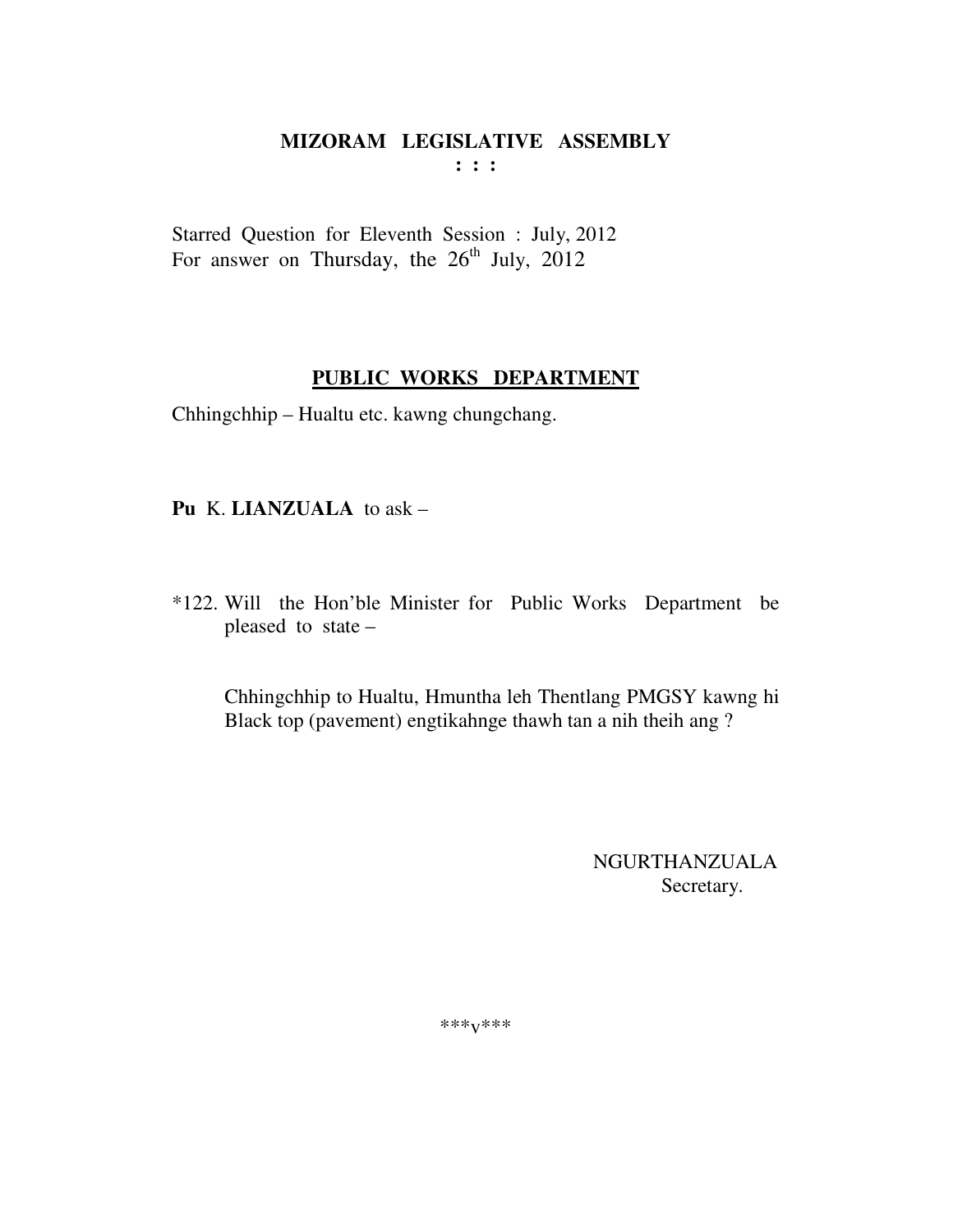$: : :$ 

Starred Question for Eleventh Session : July, 2012 For answer on Thursday, the  $26<sup>th</sup>$  July,  $2012$ 

#### RURAL DEVELOPMENT DEPARTMENT

MGNREGS chungchang.

# Pu R.L. PIANMAWIA to ask -

\*123. Will the Hon'ble Minister for Rural Development Department be pleased to state -

MGNREGS Workers Welfare hman mek aia tha zawk tur ruahman theih a ni em?

> **NGURTHANZUALA** Secretary.

\*\*\* $V$ \*\*\*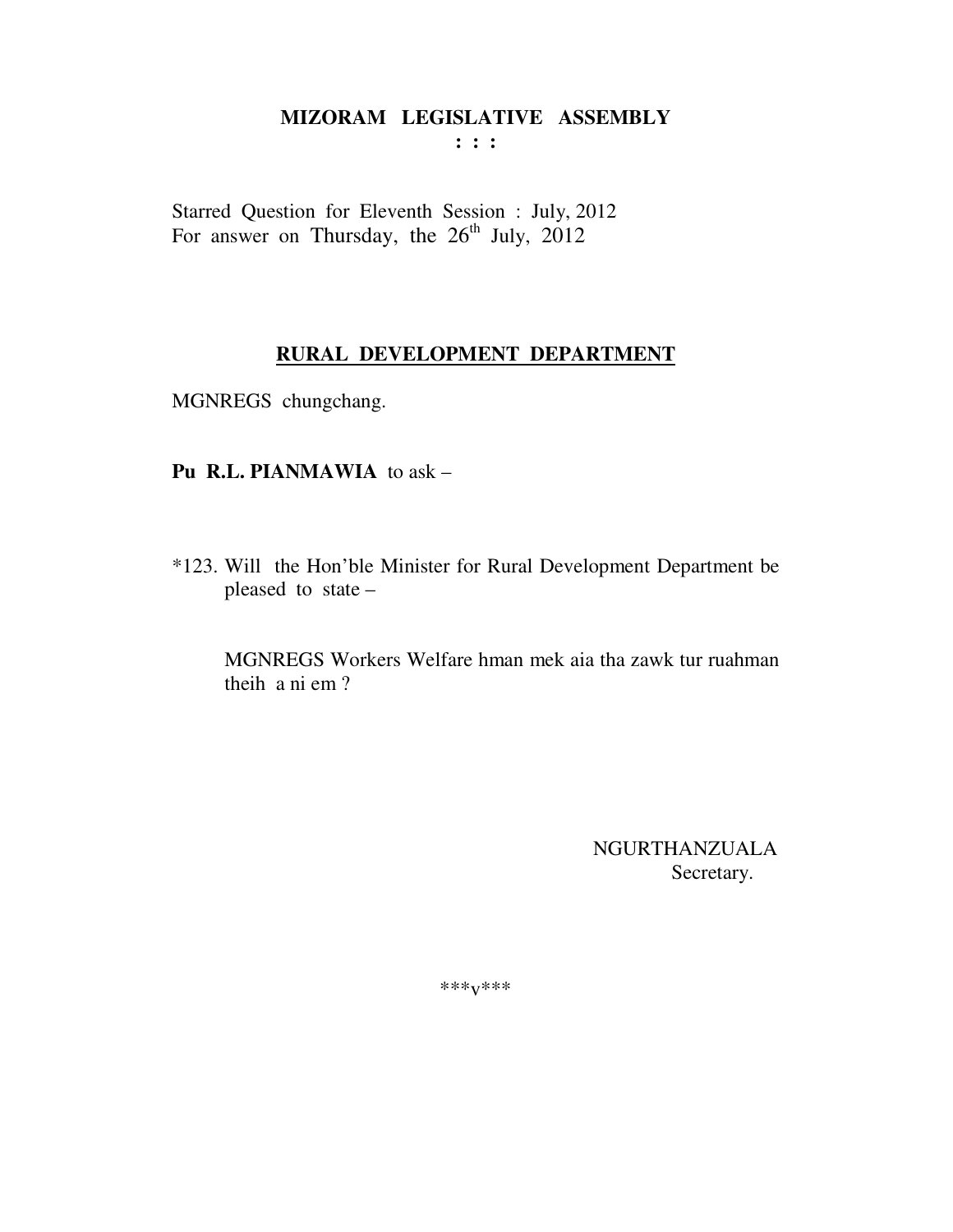Starred Question for Eleventh Session : July, 2012. For answer on Thursday, the  $26<sup>th</sup>$  July 2012.

# **SOIL & WATER CONSERVATION DEPARTMENT**

Hmunphiah thar leh hralh chungchang

## **Pu K. LIANTLINGA** to ask –

- \*124. Will the Hon'ble Minister for Soil & Water Conservation Department be pleased to state  $$ 
	- a) Kum 2011-2012 chhung hian NLUP hnuaiah Hmunphiah Metric tonne engzatnge thar anih min hrilh thei ang em?
	- b) Kum 2011-2012 chhung hian Hmunphiah hi tu hnenah nge hralh anih a, a hralhna rate engzatnge min hrilh thei em ?

NGURTHANZUALA **Secretary**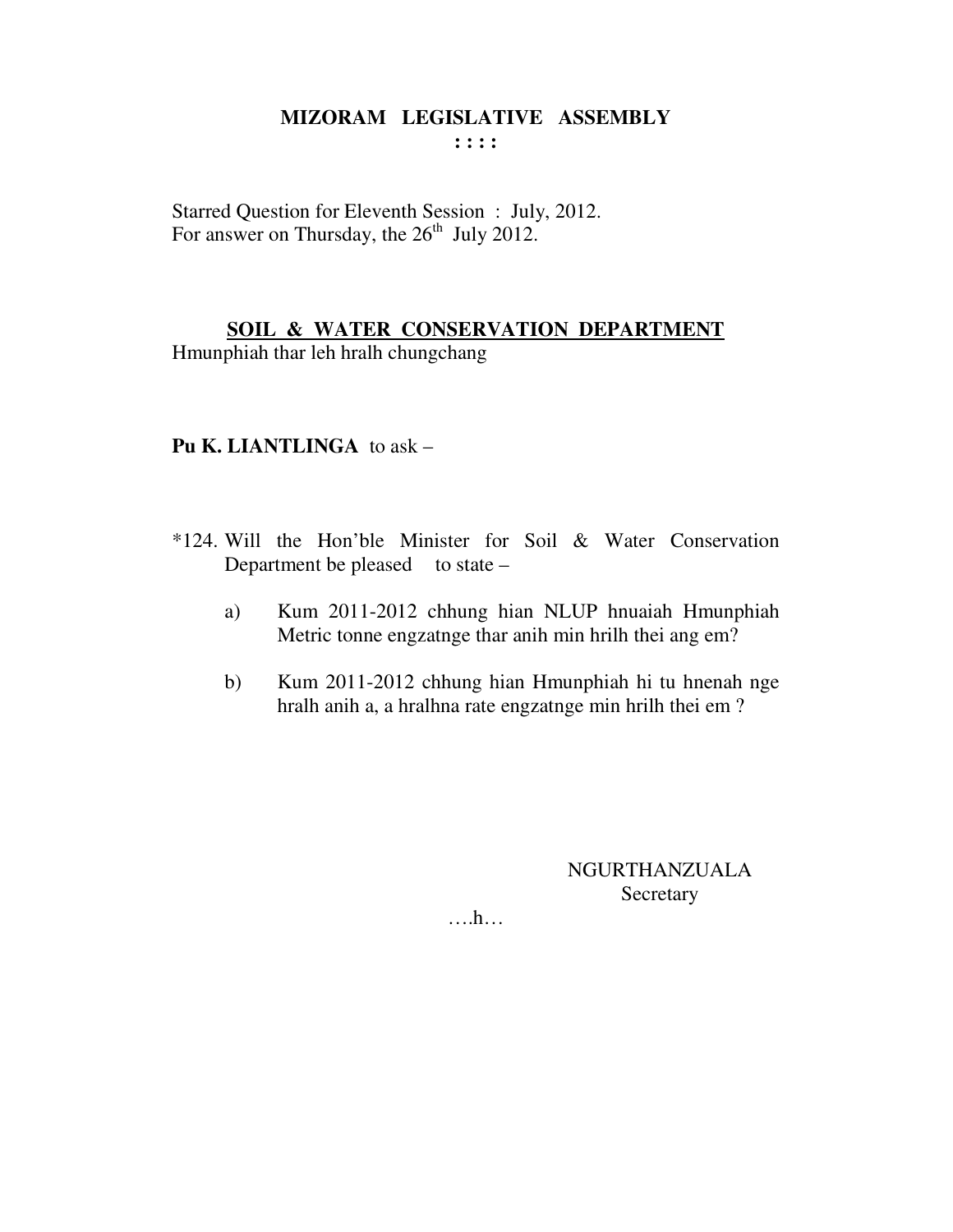**: : :** 

Starred Question for Eleventh Session : July, 2012 For answer on Thursday, the  $26<sup>th</sup>$  July,  $2012$ 

# **PUBLIC WORKS DEPARTMENT**

Mualkhang kawng chungchang.

# **Pu HMINGDAILOVA KHIANGTE** to ask –

\*125. Will the Hon'ble Minister for Public Works Department be pleased to state –

 National Highway–54 atanga Mualkhang hi 7 KM chauh a ni a, kan Sorkar hian Pucca road a siam tumna a nei em ?

> NGURTHANZUALA Secretary.

\*\*\*v\*\*\*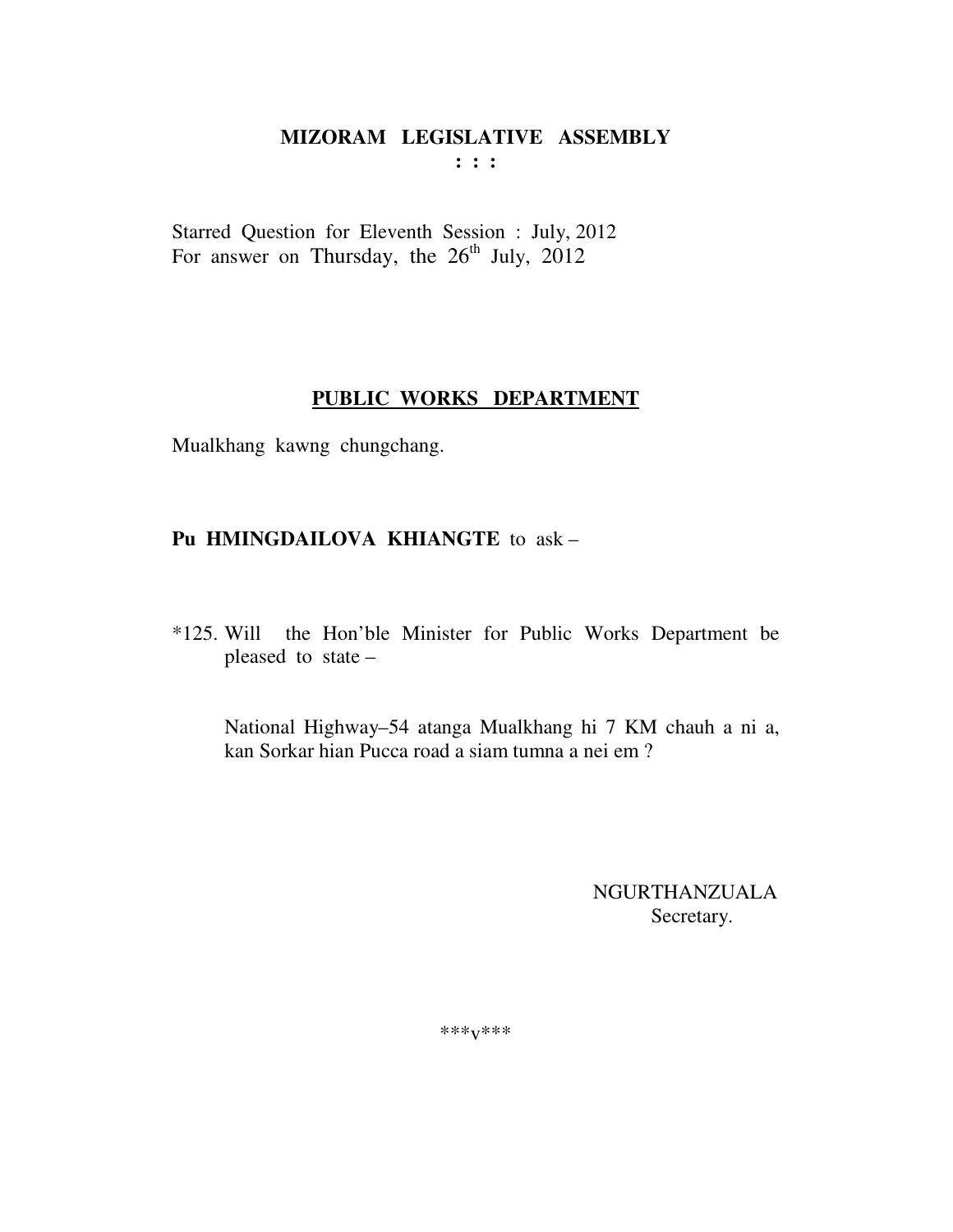Starred Question for Eleventh Session : July, 2012. For answer on Thursday, the 26<sup>th</sup> July 2012.

# PLANNING & PROGRAMME IMPLEMENTATION **DEPARTMENT**

2012-2013 Annual Plan sum chungchang

# Dr. R. LALTHANGLIANA to ask -

- $*126$ . Will the Hon'ble Minister for Planning & Programme Implementation Department be pleased to state –
	- 2012-2013 Annual Plan sum ruahman ah hian State sorkarin  $a)$ engzatnge tum ve tur a neih ?
	- Loan leh Works atan engzat chiah nge ruahman a nih?  $b)$

**NGURTHANZUALA** Secretary

 $\dots h\dots$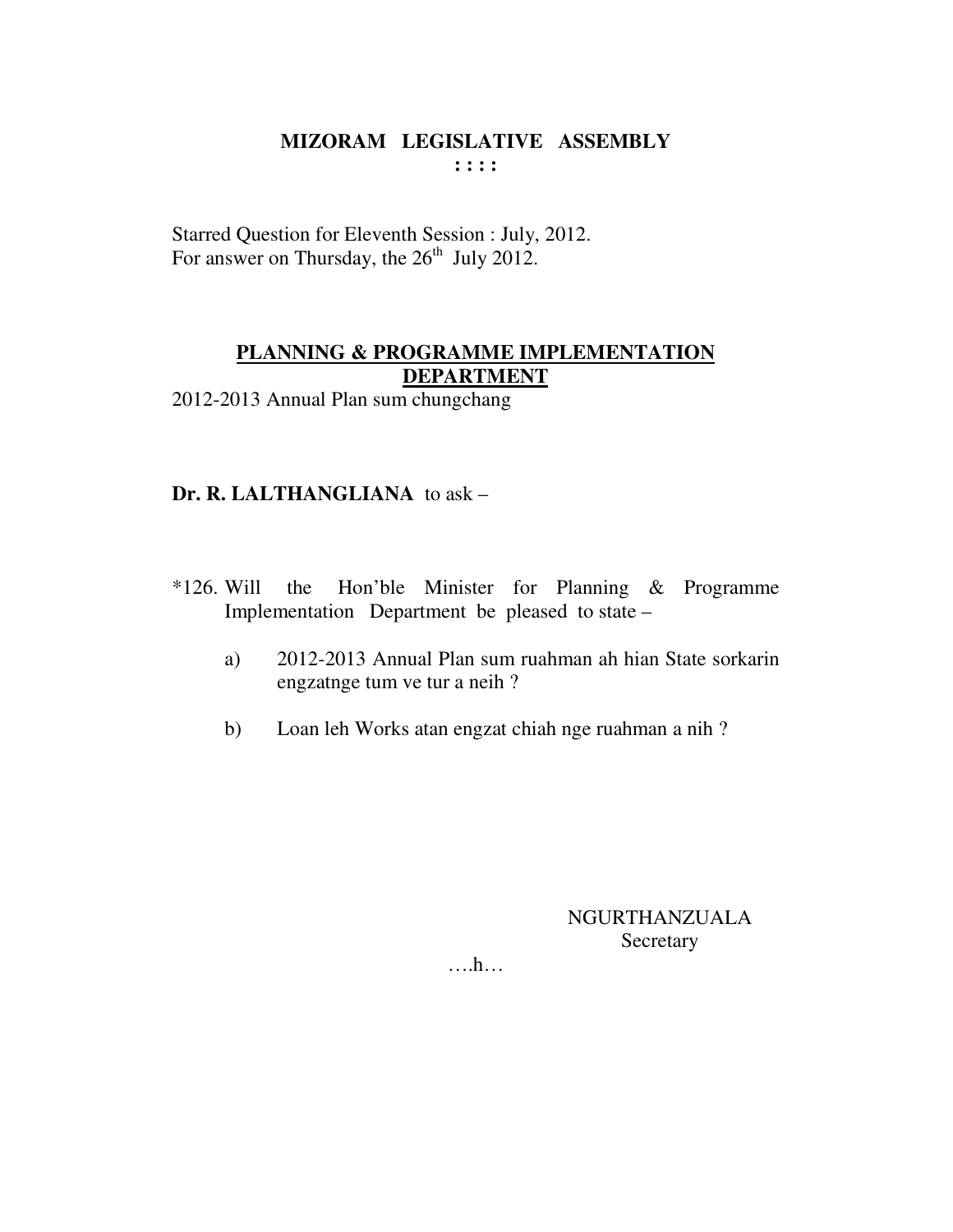Starred Question for Eleventh Session : July, 2012. For answer on Thursday, the  $26<sup>th</sup>$  July, 2012.

# **PUBLIC WORKS DEPARTMENT**

Chekkawn – N. Vanlaiphai kawng etc. chungchang

# **Pu LALTHANSANGA** to ask –

- \*127. Will the Hon'ble Minister for Public Works Department be pleased to state –
	- a) Chekkawn to N. Vanlaiphai kawng hi hmalak tumna a awm em?
	- b) N. Vanlaiphai to Artahkawn kawng hi siam that a hma lak tumna a awm em?
	- c) Keitum to Artahkawn kawng siam mek hi engchennge a hna thawh anih tawh?
	- d) Artahkawn to Biate kawng siam mek hi engchennge zawh a nih tawh?

# NGURTHANZUALA Secretary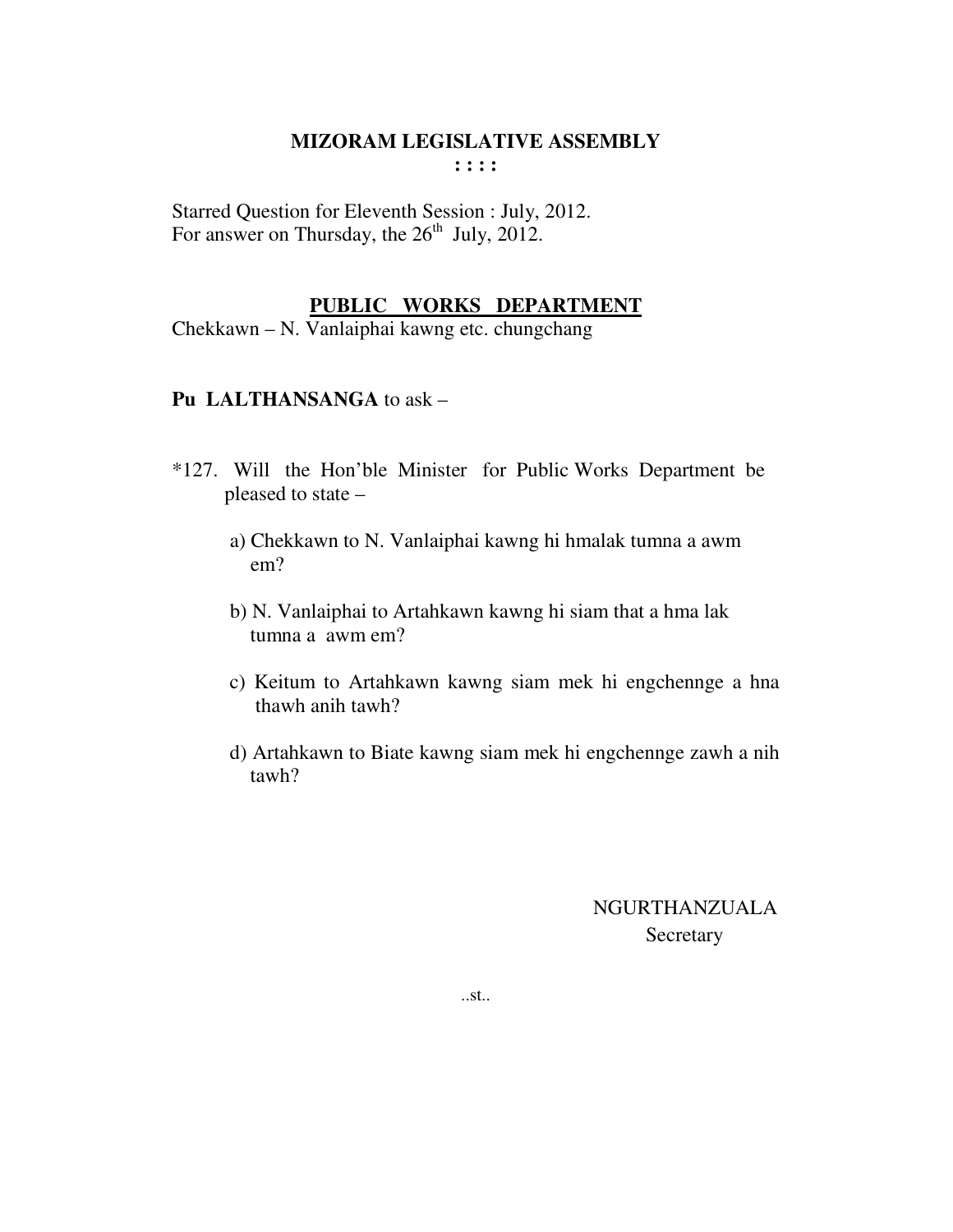Starred Question for Eleventh Session : July, 2012. For answer on Thursday, the  $26<sup>th</sup>$  July, 2012.

# **SPORTS & YOUTH SERVICES DEPARTMENT**

Contact Sport chungchang.

# **Pu LALROBIAKA** to ask -

- \*128. Will the Hon'ble Minister for Sports & Youth Services Department be pleased to state –
	- (a) Contact Sport tihhmasawn nan Sorkarin hmalakna a nei em?
	- (b) Inkhelhna/practice-na bik stadium-te hi an hminga ruahmanna a awm em?

# NGURTHANZUALA Secretary.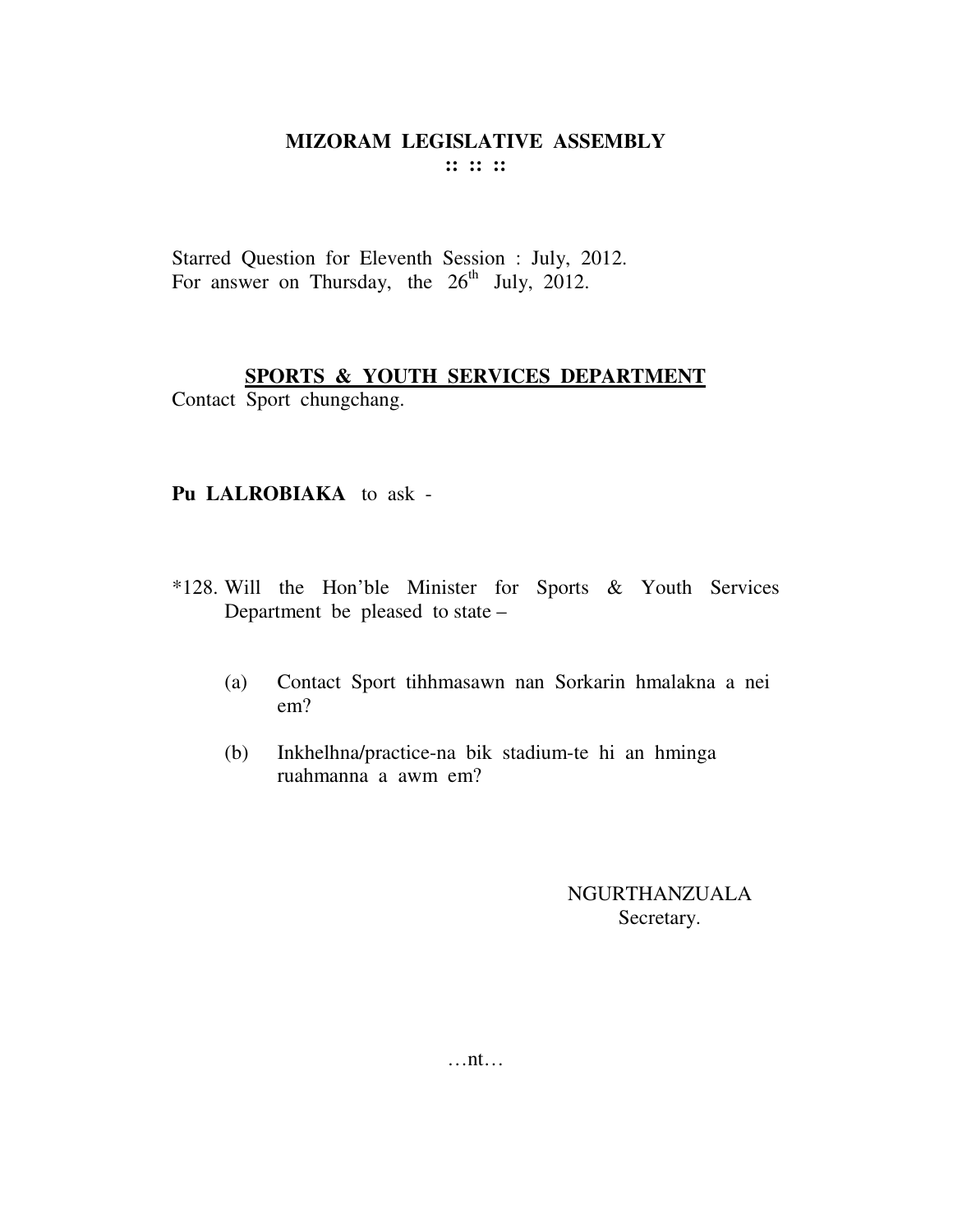Starred Question for Eleventh Session : July, 2012. For answer on Thursday, the  $26<sup>th</sup>$  July, 2012.

# **INDUSTRIES DEPARTMENT**

Theitui Sawr leh Baibing chungchang

# **Pu LALDUHOMA** to ask –

- \*129. Will the Hon'ble Minister for Industries Department be pleased to state –
	- a) Super Passy Press engzatnge kan neih, a capacity leh capacity utilisation zat leh a bunna hmun ?
	- b) Pine-apple Juice extractor engzatnge kan neih, a awmna hmun, a capacity leh capacity utilisation zat ?
	- c) Orange Juice extractor neih zat, a awmna hmun, a capacity leh capacity utilisation zat ?
	- d) Concentrate Juice kan siam thei tawh em ?
	- e) Baibing sawngbawlna atang hian a hlawkna tel a ni tawh em ?

NGURTHANZUALA Secretary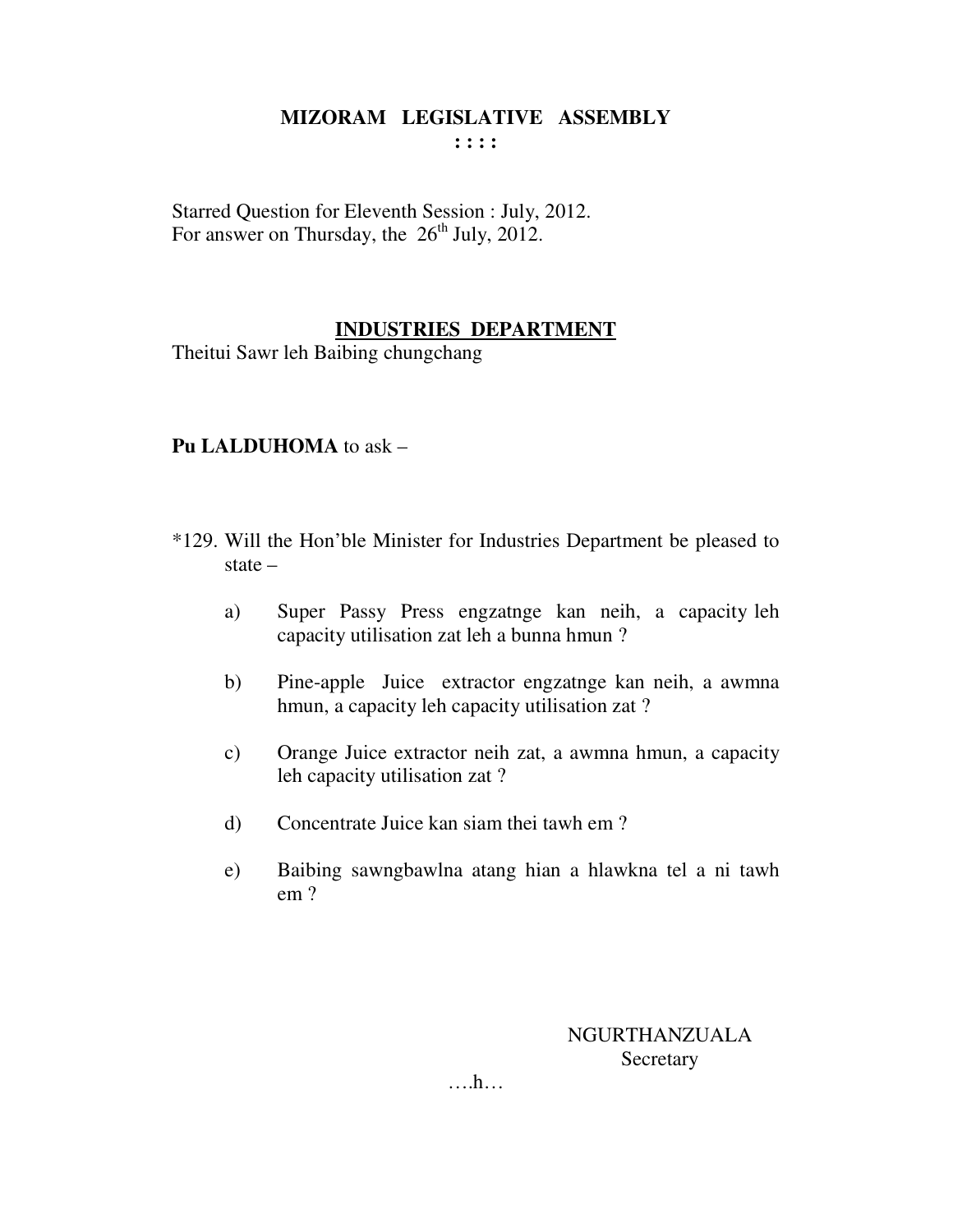Starred Question for Eleventh Session : July, 2012 For answer on Thursday, the  $26<sup>th</sup>$  July, 2012

# **PUBLIC WORKS DEPARTMENT**

Hrangchalkawn – Tuipang inkar NH 54 chungchang.

# **Pu P.P. THAWLA** to ask –

- \*130. Will the Hon'ble Minister for Public Works Department be pleased to state –
	- (a) Hrangchalkawn Tuipang inkar National Highway 54 atana sum ruahman hi cheng engzatnge?
	- (b) He hna thawktu, Contractor hi tunge ni? Cheng engzatnge hman ral a nih tawh?
	- (c) He NH 54 hna thawh tak tak hma hian a kawng chhuat hi black topping siam a ni angem?

# NGURTHANZUALA Secretary

\*\*m\*\*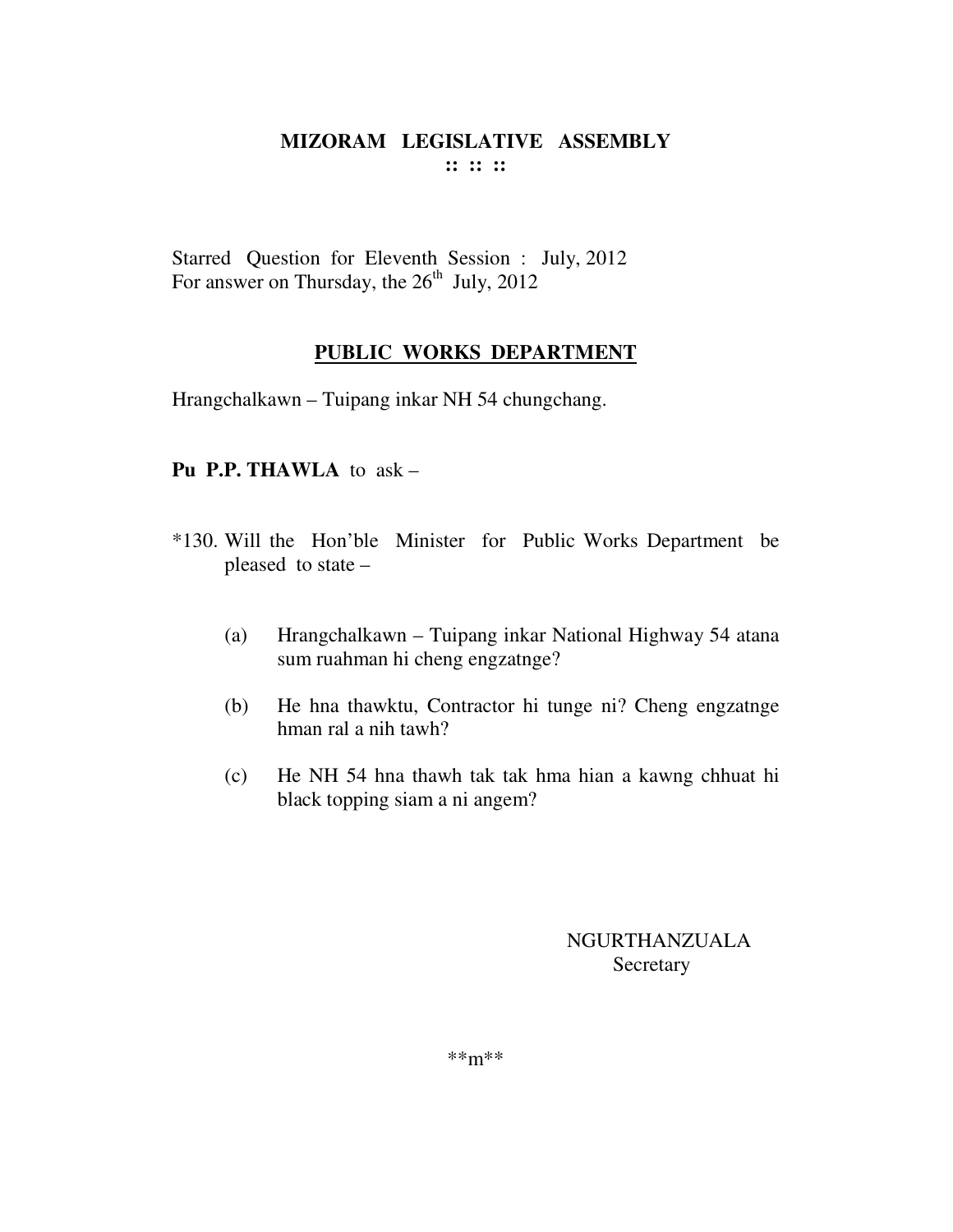$: : : :$ 

Starred Question for Eleventh Session : July, 2012. For answer on Thursday, the 26<sup>th</sup> July, 2012.

# RURAL DEVELOPMENT DEPARTMENT

IWMP hnuaia Godown sak chungchang

### Pu LALDUHOMA to ask -

- \*131. Will the Hon'ble Minister for Rural Development Department be pleased to state –
	- a) IWMP hnuaiah Godown engzatnge sak a nih, khawi hmunah te nge?
	- b) Heng Godown-te hi hman tangkai an ni hlawm em?

**NGURTHANZUALA** Secretary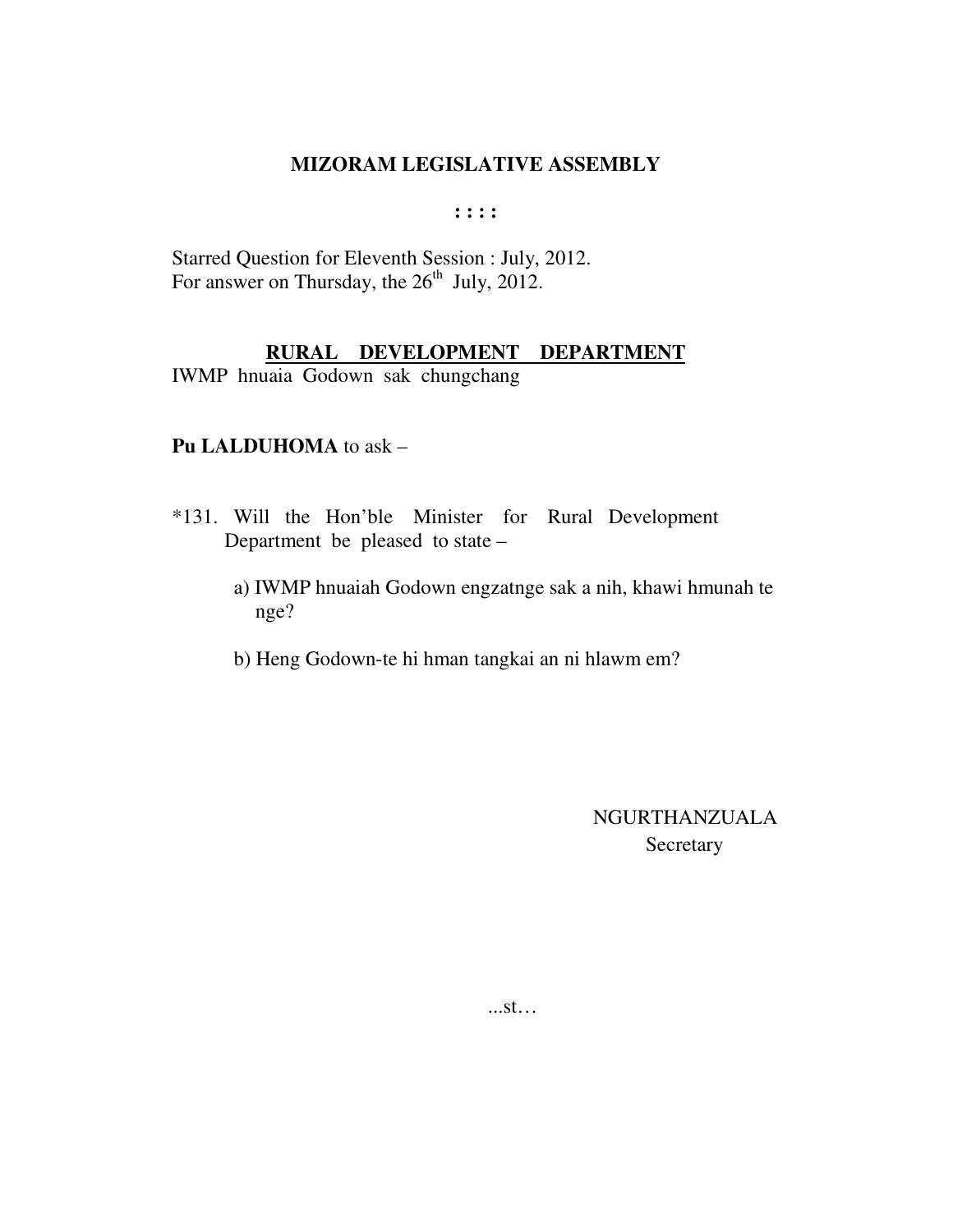**:: :: ::** 

Starred Question for Eleventh Session : July, 2012. For answer on Thursday, the  $26<sup>th</sup>$  July, 2012.

# **SOIL & WATER CONSERVATION DEPARTMENT**

Coffee chingtute chungchang.

#### **Pu JOHN SIAMKUNGA** to ask -

\*132. Will the Hon'ble Minister for Soil & Water Conservation Department be pleased to state –

S. Tuipui bialah hian NLUP hnuaiah Coffee chin thlang an tam hle a, mahse Coffee phun tur Soil Department lamin a hunah an pe thei thin lova, tun hnuah a hun takah an pe thei tawh ang em?

> NGURTHANZUALA Secretary.

…nt…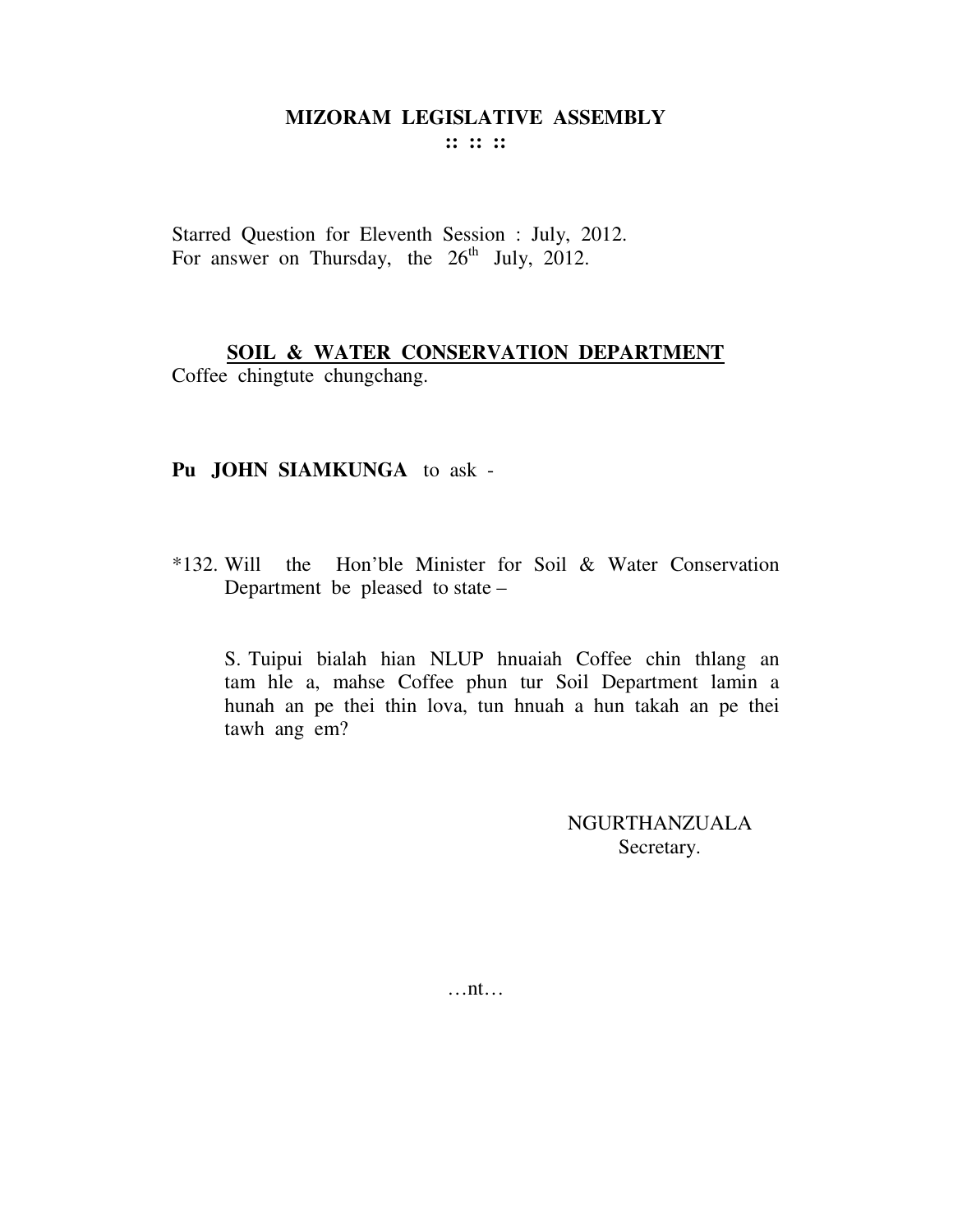**: : : :** 

Starred Question for Eleventh Session : July, 2012. For answer on Thursday, the  $26<sup>th</sup>$  July 2012.

## **INDUSTRIES DEPARTMENT**

Coal allotment chungchang.

# **Pu K. LIANTLINGA** to ask –

- \*133. Will the Hon'ble Minister for Industries Department be pleased to state –
	- a) Kum 2011-2012 chhunga Mizoram Coal (Lungalhthei) Allotment hi ZIDCO hian tu hnenah nge a hralh min hrilh thei em ?
	- b) Kum 2011-2012-a Mizoram Coal (Lungalhthei) Allotment hi engzatin nge Tonne khat zela a hralhna Rate min hrilh thei em ? An hralhna Total Amount nen ?
	- c) Mizoram-in Central atanga Coal (Lungalhthei) Allotment Metric Tonne 1, 00,000 (Nuai khat) kan hmuh thin hi ZIDCO leh PEMCOS-te hian an hralh thin em ni ?
	- d) Hralh thin nise Metric Tonne khat hi engzatin nge an hralh thin min hrilh thei em ?
	- e) Central Sorkar atang hian Soft Coke (Lungalhthei Chikhat) Allotment hi kan nei ve tawh em ? Kan neih chuan engzatnge kumtinin kan neih ?
	- f) Central Sorkar atanga Coal (Lungalhthei) Allotment Tonne 1, 00,000 (Nuaikhat) kan hmuh thin hi, engatannge hman thin anih min hrilh thei em ?

NGURTHANZUALA **Secretary**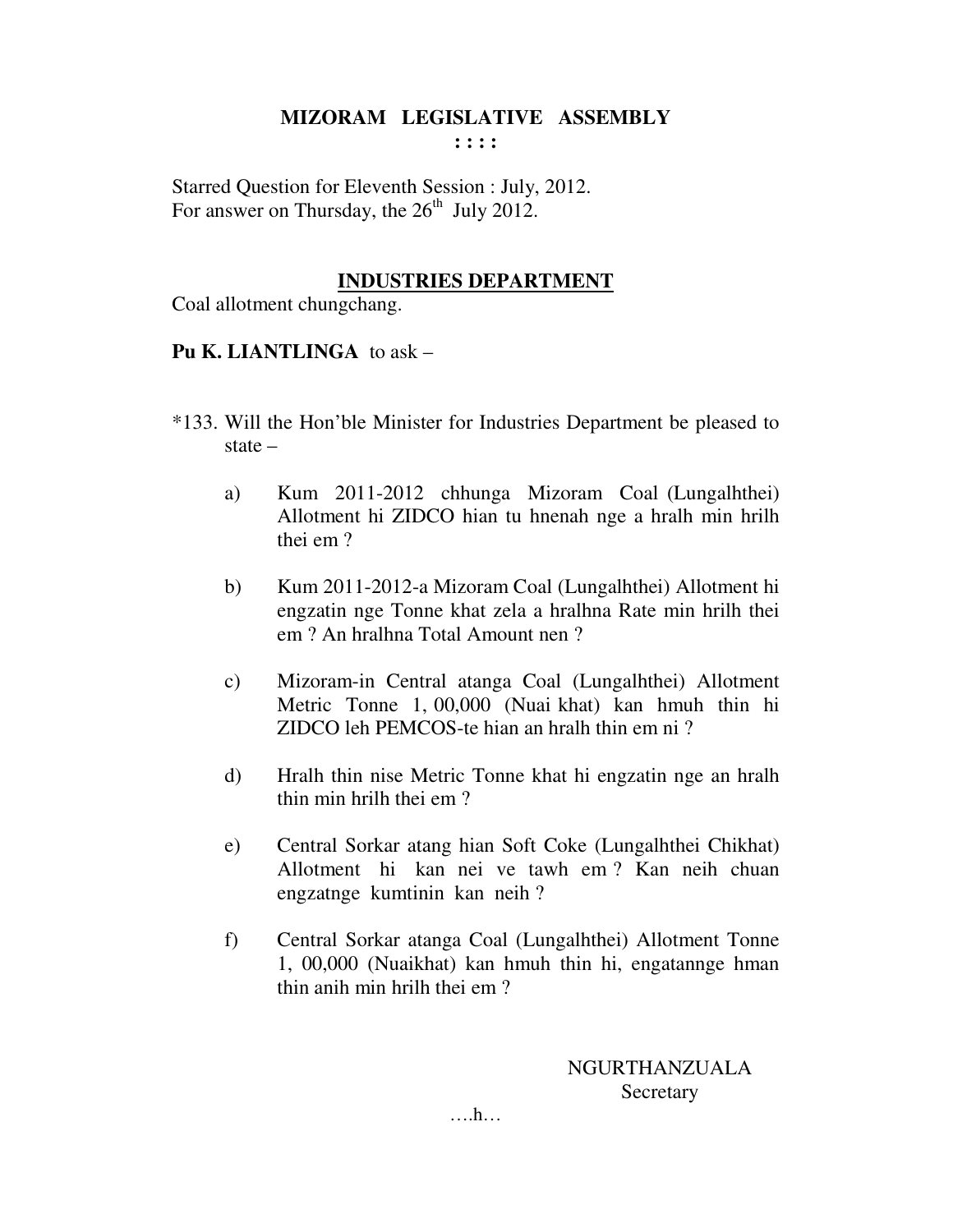Starred Question for Eleventh Session : July, 2012. For answer on Thursday, the 26<sup>th</sup> July 2012.

#### PUBLIC WORKS DEPARTMENT

Highway Restaurant, Thingdawl chungchang

# Pu HMINGDAILOVA KHIANGTE to ask -

\*134. Will the Hon'ble Minister for Public Works Department be pleased to state  $-$ 

Highway Restaurant Thingdawl compound chhunga cottage pahnih (2) sak thar khu engtikah nge commission theih a nih ang?

> **NGURTHANZUALA** Secretary

 $\dots h\dots$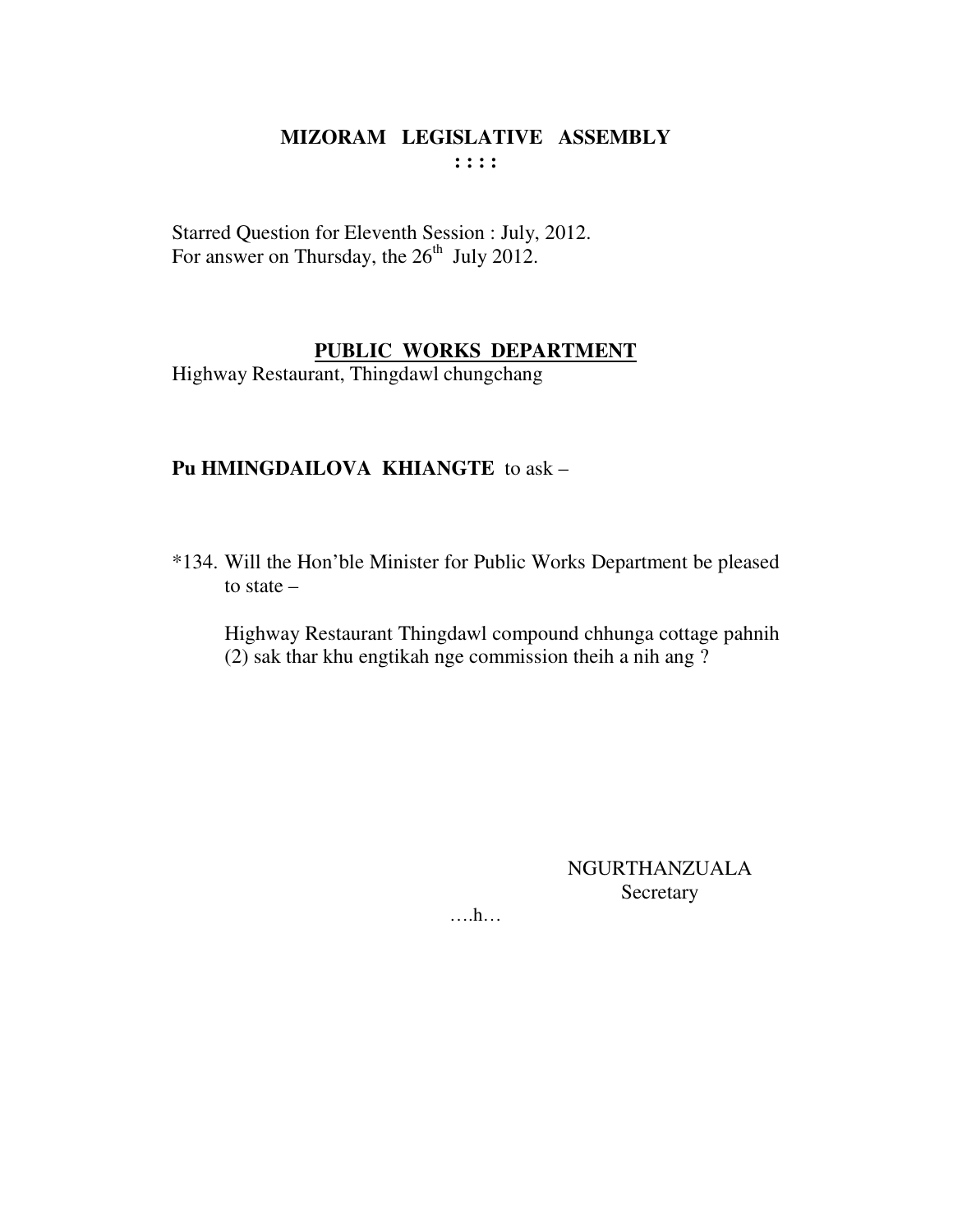**: : :** 

Starred Question for Eleventh Session : July, 2012 For answer on Thursday, the  $26<sup>th</sup>$  July,  $2012$ 

#### **PUBLIC WORKS DEPARTMENT**

Vaivakawn to Mizoram University inkar kawng chungchang –

# **Pu LALDUHOMA** to ask –

- \*135. Will the Hon'ble Minister for Public Works Department be pleased to state –
	- (a) Vaivakawn to Mizoram University inkar kawng siamthatna tur atan hian cheng engzatnge hmuh a nih ?
	- (b) Engtikahnge hna thawh tan a nih ang ?

 NGURTHANZUALA Secretary

\*\*\*v\*\*\*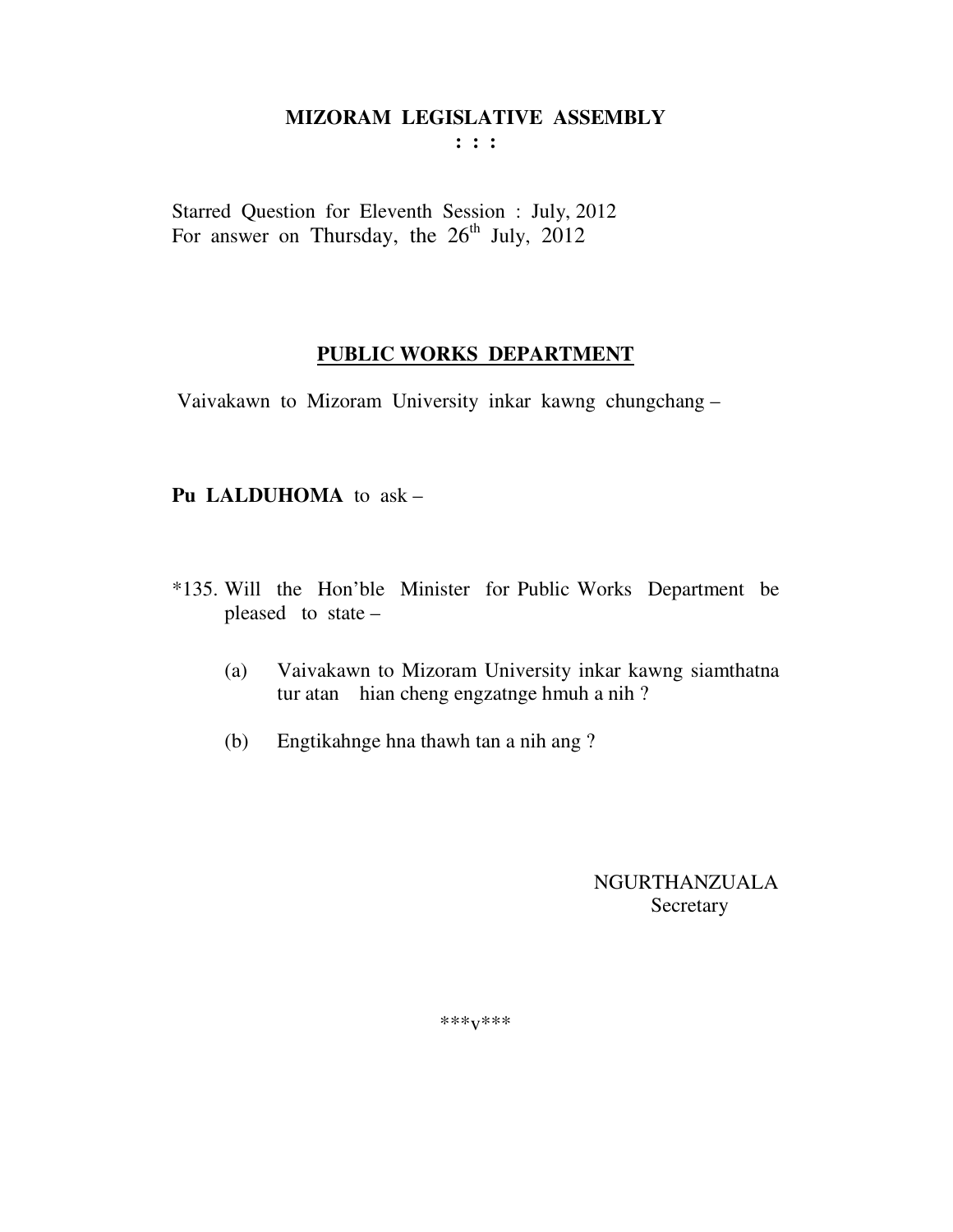Starred Question for Eleventh Session : July, 2012. For answer on Thursday, the  $26<sup>th</sup>$  July, 2012.

# **PUBLIC WORKS DEPARTMENT**

Hrangchalkawn-Lawngtlai kawng maintenance chungchang

#### **Pu C. RAMHLUNA** to ask –

- \*136. Will the Hon'ble Minister for Public Works Department be pleased to state –
	- a) N.H. No. 54, Hrangchalkawn-Lawngtlai maintenance hna hi tute hnenah nge pek a nih ?
	- b) Engtik laiah nge work order hi issue a nih ?
	- c) Eng huna zo tur nge a nih ?
	- d) Eng chennge an thawh zawh tawh ?
	- e) Hei aia thawk chak deuh tur hian engangin nge sorkarin tan a lak ?

NGURTHANZUALA **Secretary**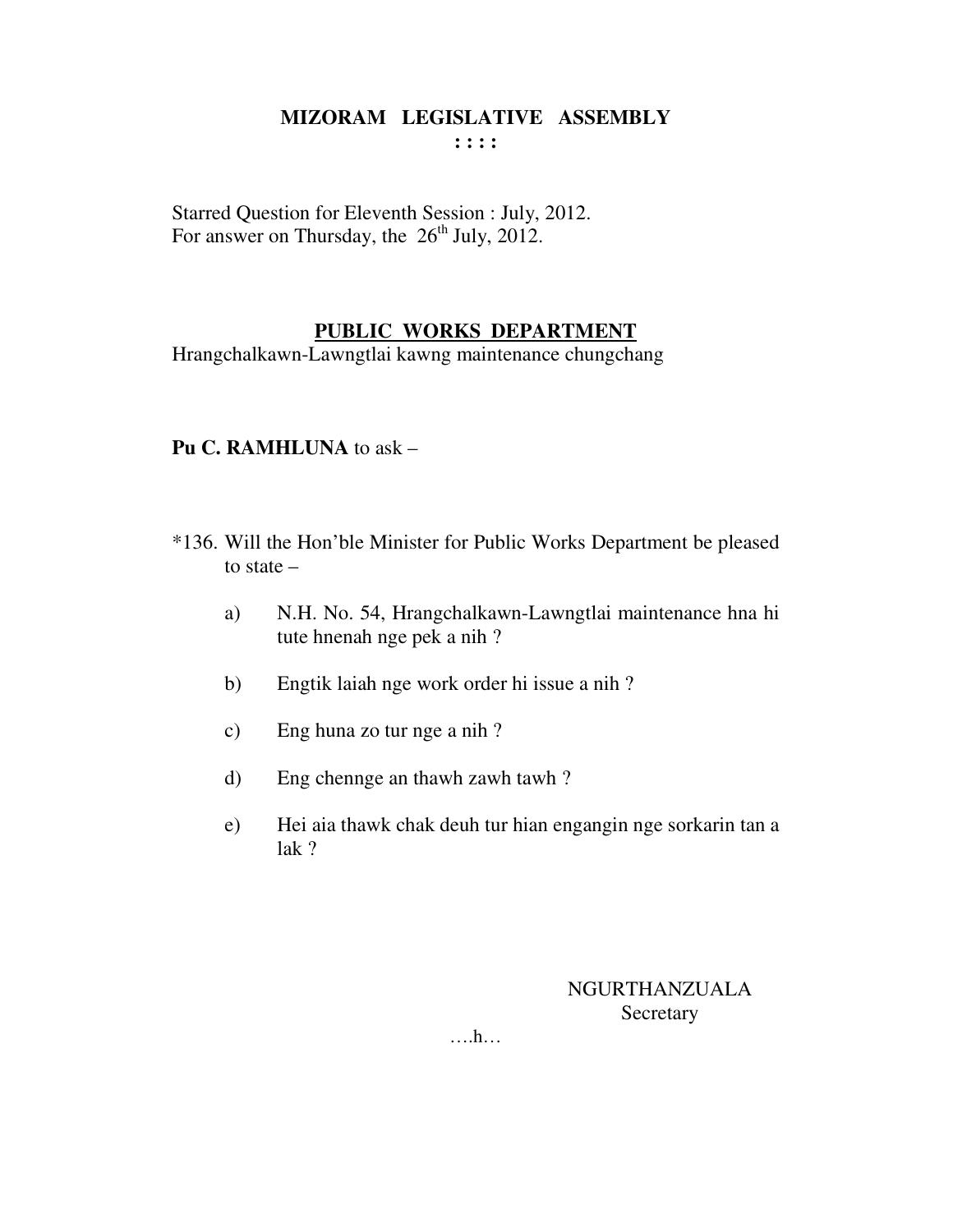Starred Question for Eleventh Session : July, 2012 For answer on Thursday, the  $26<sup>th</sup>$  July, 2012

# **PUBLIC WORKS DEPARTMENT**

Tut lei dawhtute chungchang.

# **Pu C. RAMHLUNA** to ask –

- \*137. Will the Hon'ble Minister for Public Works Department be pleased to state –
	- (a) NH No. 44 (A) Tut lei dawhtu Tantia Construction Pvt. Ltd. te hna hi an hun hi extend sak an ni tawh em?
	- (b) Ni tase engvang nge?
	- (c) Engtik hunah nge hna hi an zawh theih ang?

# NGURTHANZUALA **Secretary**

\*\*m\*\*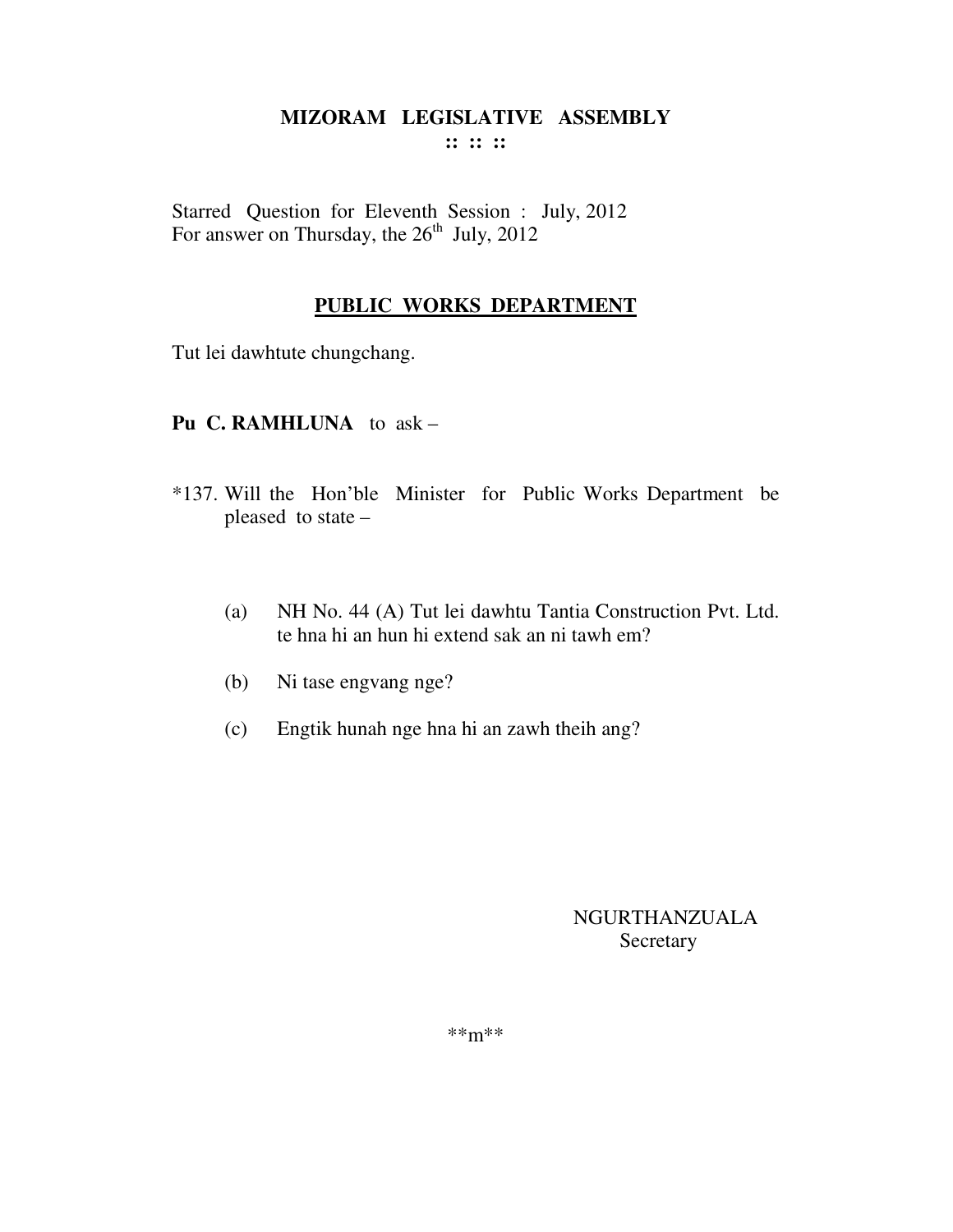Starred Question for Eleventh Session : July, 2012. For answer on Thursday, the  $26<sup>th</sup>$  July, 2012.

#### **PUBLIC WORKS DEPARTMENT**

Champhai – Khawbung etc. kawng chungchang.

#### **Pu B. LALTHLENGLIANA** to ask -

\*138. Will the Hon'ble Minister for Public Works Department be pleased to state –

25th East Tuipui Assembly Constituency kawng Champhai – Khawbung leh Dungtlang – Farkawn te khi engtikah nge siamthat tum a nih theih ang?

> NGURTHANZUALA Secretary.

…nt…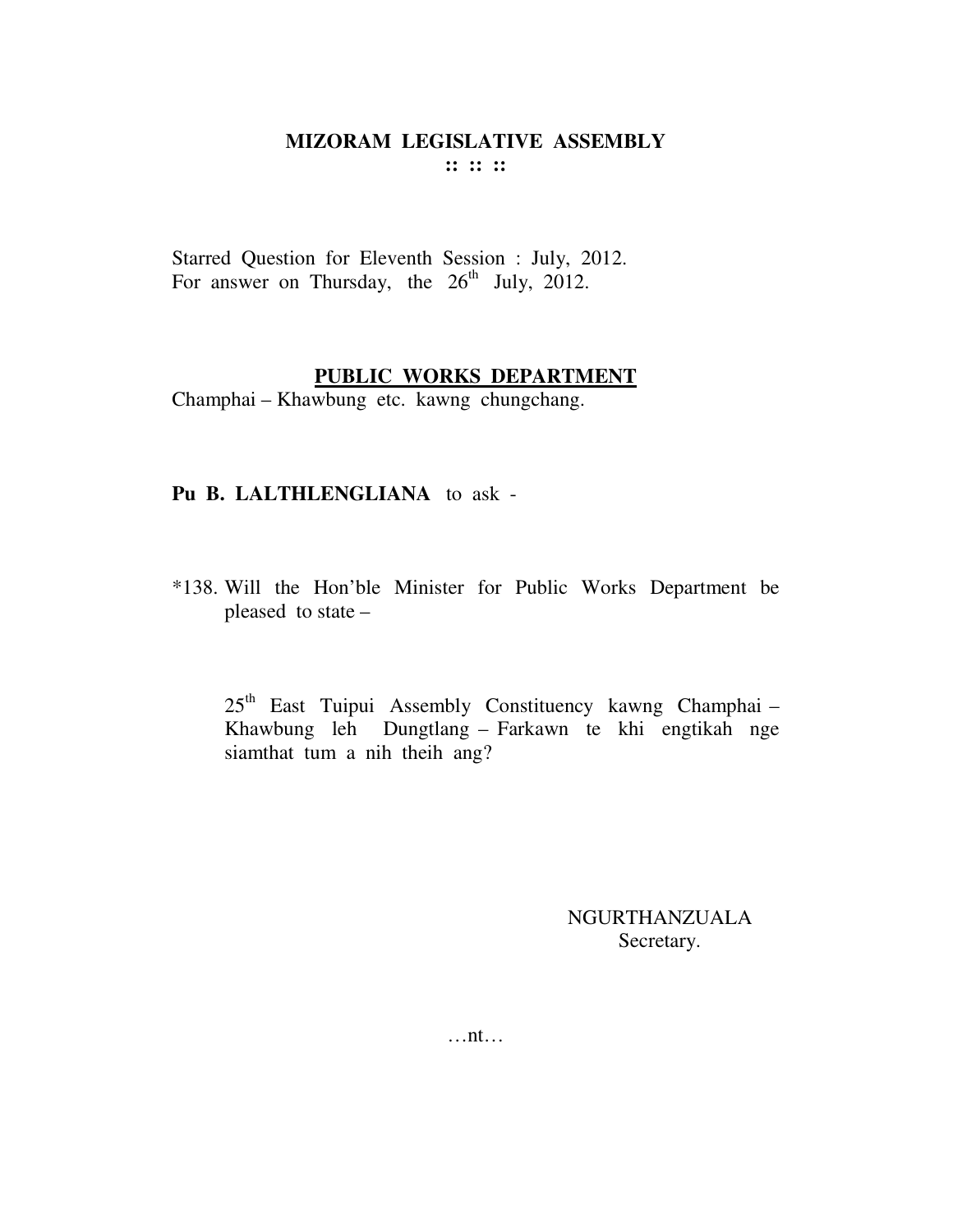**: : : :** 

Starred Question for Eleventh Session : July, 2012. For answer on Thursday, the  $26<sup>th</sup>$  July, 2012.

#### **PUBLIC WORKS DEPARTMENT**

Bethlehem Vengthlang – World Bank road chungchang.

# **Pu K. LIANTLINGA** to ask –

- \*139. Will the Hon'ble Minister for Public Works Depart ment be pleased to state –
	- a) Bethlehem Vengthlang to World Bank by pass Road leh Chite Bridge-ah khuan a zawh nan sum engzatnge dah anih?
	- b) Chite Bridge khu engtikah nge zawh anih ang min hrilh thei em?

 NGURTHANZUALA **Secretary** 

..st..